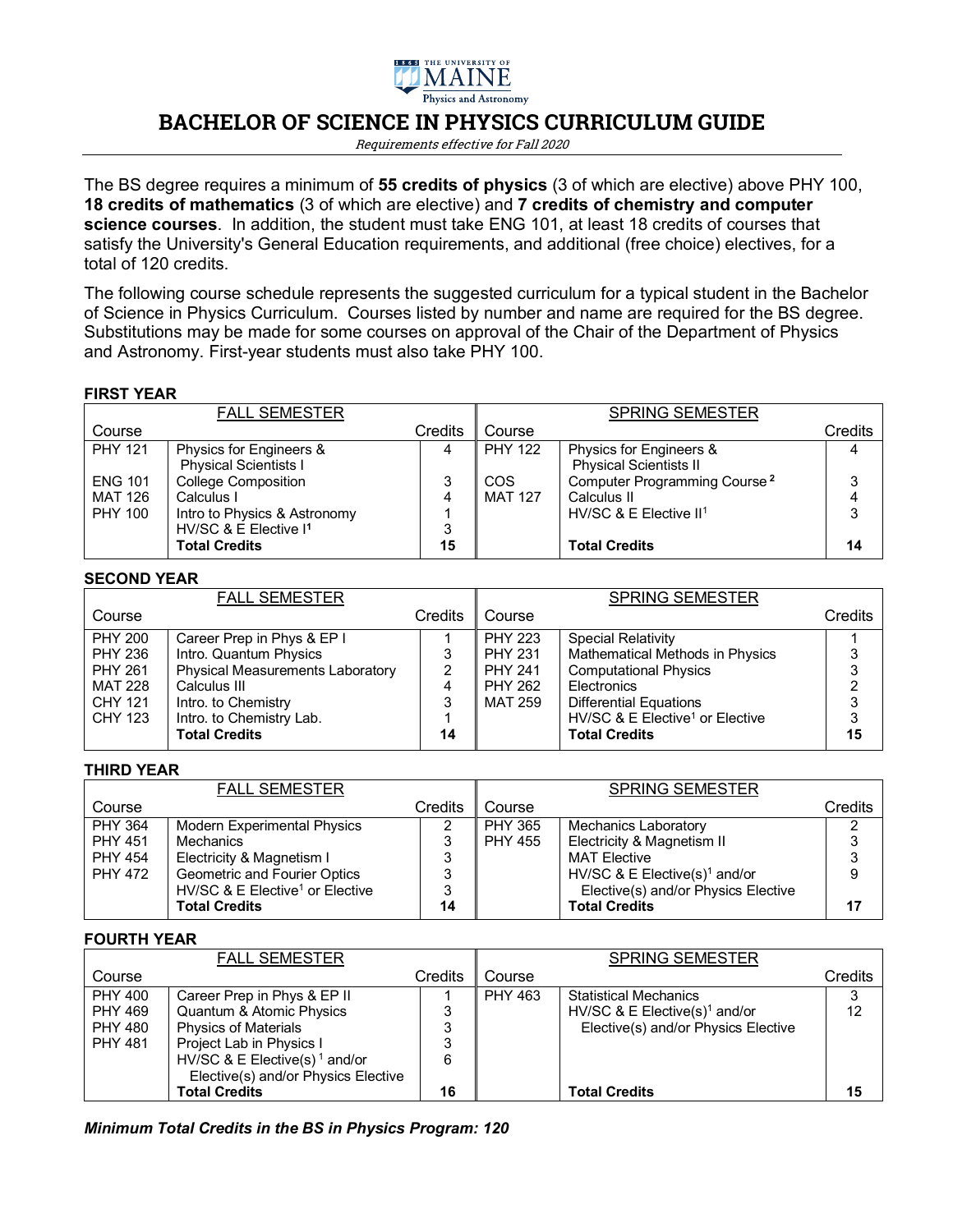## **Notes**

- **1.** Human Values / Social Contexts and Ethics (HV/SC & E), part of the University General Education Requirement, can be satisfied by a careful selection of at least six three-credit courses.
- **2.** Students may take COS 125 (Python, recommended) or COS 220 (C++).

| Course         | <b>FALL SEMESTER</b>                                      | Credits        |
|----------------|-----------------------------------------------------------|----------------|
| <b>PHY 473</b> | <b>Modern Optics Laboratory</b>                           | $1 - 2$        |
| <b>PHY 496</b> | <b>Field Experience in Physics</b>                        | $1 - 6$        |
| <b>PHY 501</b> | Mechanics (graduate)                                      | 3              |
| <b>PHY 574</b> | Methods of Mathematical Physics (graduate)                | 3              |
| <b>AST 451</b> | Astrophysics I (typically offered in the spring semester) | $1 - 3$        |
|                |                                                           |                |
| Course         | <b>SPRING SEMESTER</b>                                    | Credits        |
| <b>PHY 224</b> | Special Relativity Laboratory                             | $1 - 3$        |
| <b>PHY 447</b> | <b>Molecular Biophysics</b>                               | 3              |
| <b>PHY 470</b> | <b>Nuclear Physics</b>                                    | $\overline{2}$ |
| <b>PHY 471</b> | <b>Nuclear Physics Laboratory</b>                         |                |
| <b>PHY 496</b> | <b>Field Experience in Physics</b>                        | $1 - 6$        |

# **PHYSICS ELECTIVES**

(minimum of 3 credits)

PHY 574 may be used as the math elective, provided it is not also used as a physics elective. The three physics elective credits must be chosen from AST 451, PHY 447, PHY 470, PHY 471, PHY 473, PHY 482, PHY 496, PHY 501, and PHY 574 (provided it is not used as a mathematics elective).

### **MATHEMATICS or STATISTICS ELECTIVES**

(minimum of 3 credits)

Students in the BS are required to take 3 credits of mathematics or statistics beyond MAT 259, Differential Equations.

### **Suggested Mathematics Electives**

The following courses cover topics that are useful to physics majors. Other mathematics courses can be chosen with advisor approval to satisfy this elective requirement. Either PHY 231 or PHY 574 can be used to fulfill a mathematics minor, but **not both**.)

MAT 262 Linear Algebra

- MAT 453 Partial Differential Equations I
- MAT 452 Complex Analysis
- MAT 454 Partial Differential Equations II
- MAT 471 Differential Geometry
- STS 332 Statistics for Engineers
- STS 434 Introduction to Statistics

**Note:** A minor in mathematics requires 24 credits. The BS requirements for mathematics courses include 18 credits. PHY 231 may be used as one of the courses toward the minor, provided it is the only non-MAT course used for the minor. Thus it is possible for BS majors to earn a minor in mathematics with one additional mathematics course (3 additional credits) beyond the elective requirement above. STS 232 does not count towards a minor.